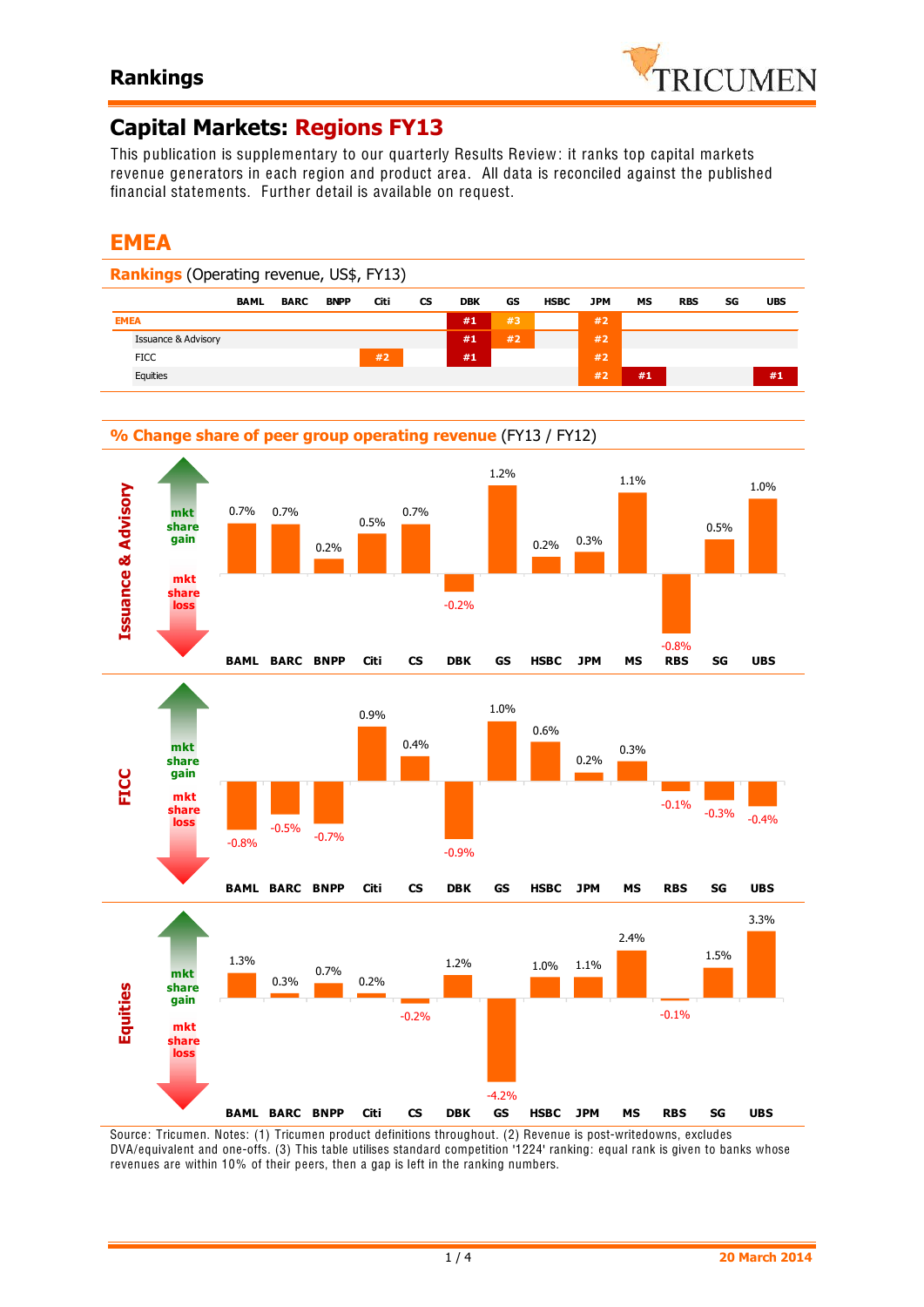## **Americas**





Source: Tricumen. Notes: (1) Tricumen product definitions throughout. (2) Revenue is post-writedowns, excludes DVA/equivalent and one-offs. (3) This table utilises standard competition '1224' ranking: equal rank is given to banks whose revenues are within 10% of their peers, then a gap is left in the ranking numbers.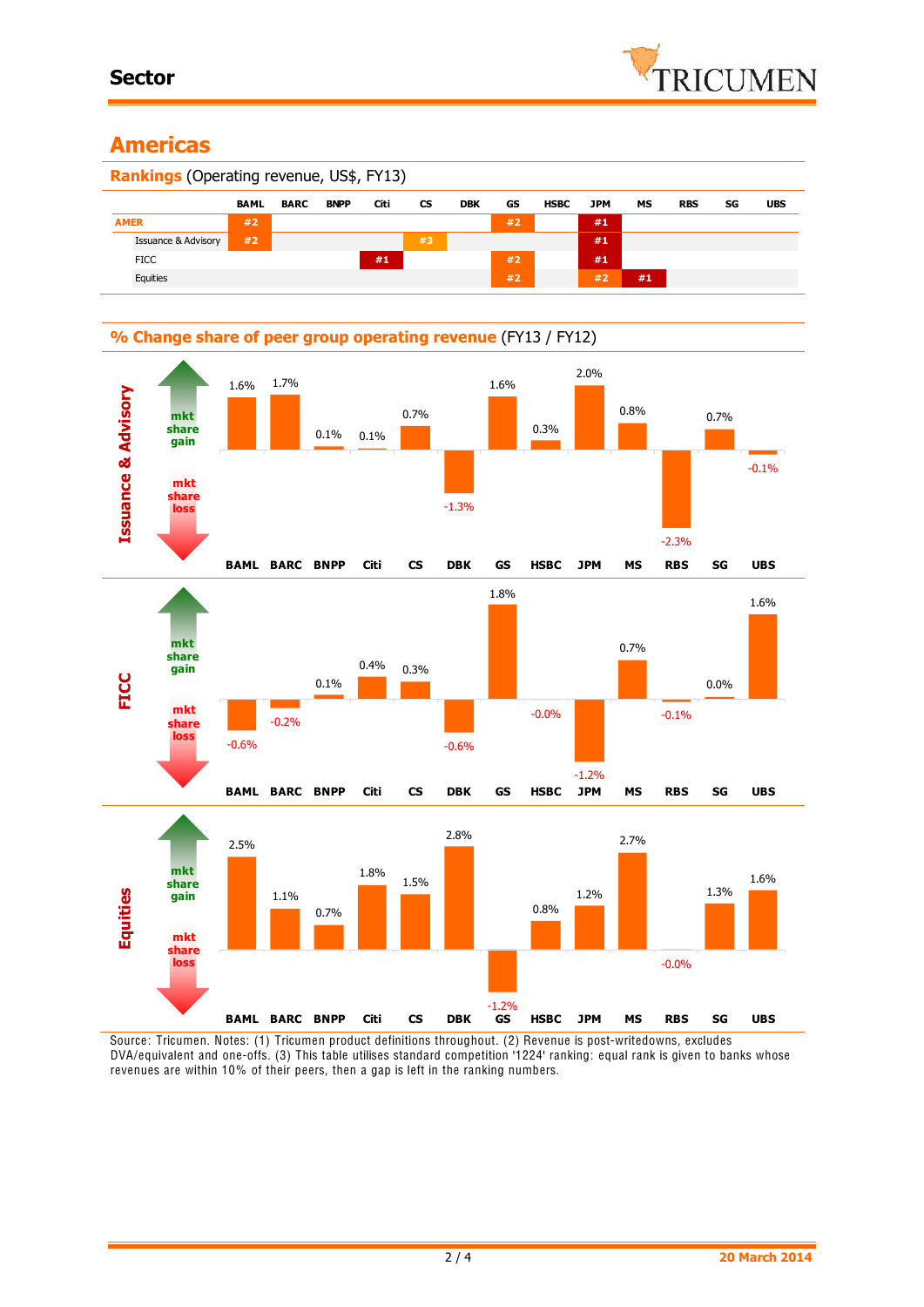# **Asia Pacific**

| <b>Rankings</b> (Operating revenue, US\$, FY13) |                                |             |             |             |      |           |            |    |             |     |    |            |    |            |
|-------------------------------------------------|--------------------------------|-------------|-------------|-------------|------|-----------|------------|----|-------------|-----|----|------------|----|------------|
|                                                 |                                | <b>BAML</b> | <b>BARC</b> | <b>BNPP</b> | Citi | <b>CS</b> | <b>DBK</b> | GS | <b>HSBC</b> | JPM | МS | <b>RBS</b> | SG | <b>UBS</b> |
|                                                 | <b>APAC</b>                    |             |             |             | #1   |           |            | #1 | #1          |     |    |            |    |            |
|                                                 | <b>Issuance &amp; Advisory</b> |             |             |             |      |           |            | #1 |             |     | #1 |            |    | #1         |
|                                                 | <b>FICC</b>                    |             |             |             | #2   |           |            | #3 | #1          |     |    |            |    |            |
|                                                 | Equities                       |             |             |             |      |           |            | #1 |             |     | #3 |            |    | #2         |



Source: Tricumen. Notes: (1) Tricumen product definitions throughout. (2) Revenue is post-writedowns, excludes DVA/equivalent and one-offs. (3) This table utilises standard competition '1224' ranking: equal rank is given to banks whose revenues are within 10% of their peers, then a gap is left in the ranking numbers.